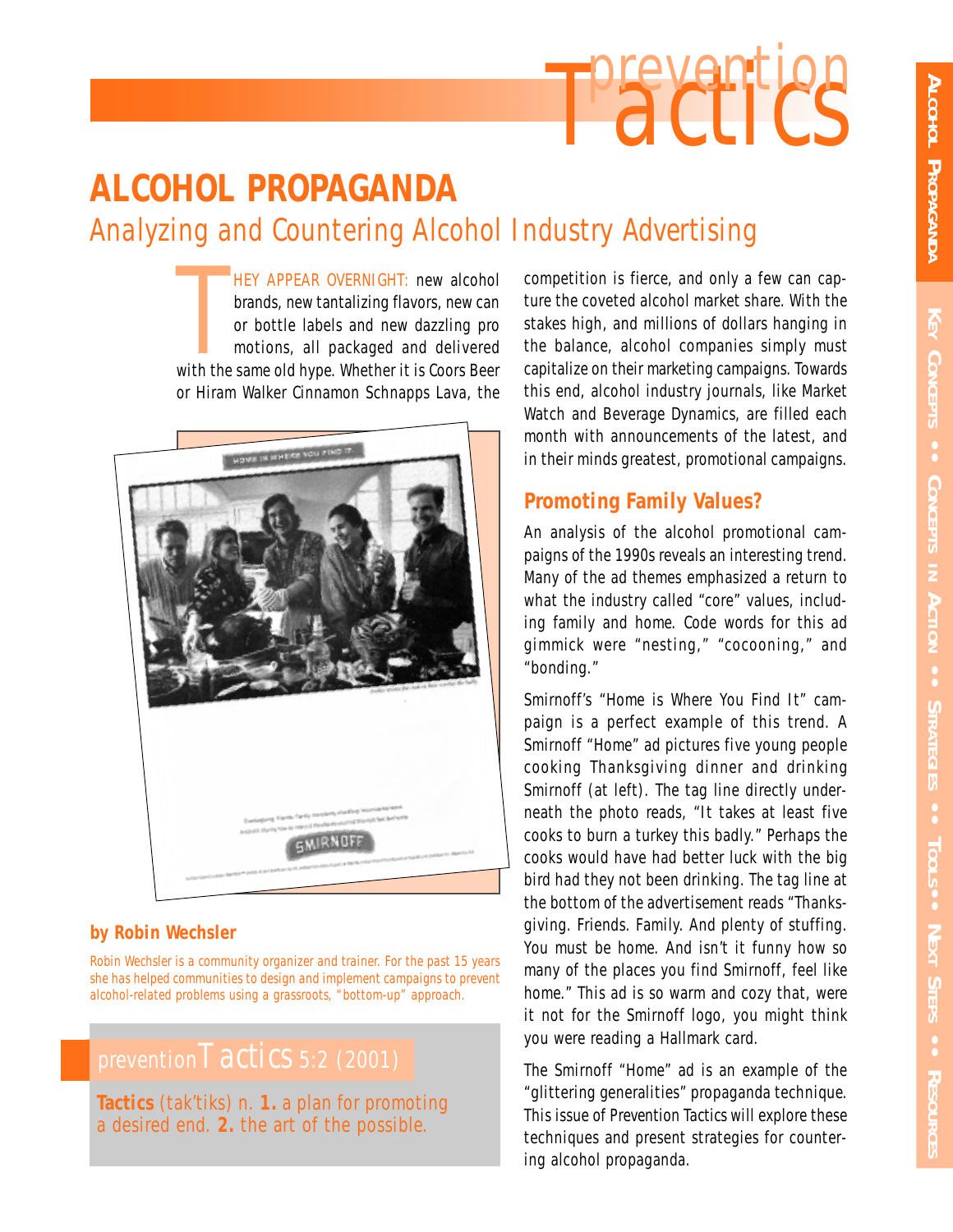# **The More Things Change, the More They Stay the Same**

THROUGHOUT THE 1990s the alcohol industry targeted children with abandon, belying its "family values" propaganda. The king of "Capturing Our Kids" is, of course, Budweiser. The '90s witnessed a Budweiser-sponsored parade of child-oriented cartoon characters beginning with Spuds Mackenzie, followed by Dalmatians and frogs, and culminating with the charming lizard team of Frank and Louie.

The family-friendly trend also did not interfere with the alcohol industry's practice of wedding alcohol advertisements and pornography. St. Pauli Girl announced in the March 2000 issue of

Beverage Dynamics that Angela Little — who had "graced" the pages of Playboy magazine just a few years earlier — would be its poster girl in 2000. The announcement stated that a pin-up style poster of Angela would "also include a consumer promotion offering a trip to the Playboy mansion via the St. Pauli Girl web site."

A review of the ads that debuted in 2000 and 2001, highlighted on the following pages, is telling of industry motives. Abandoning its family values, the industry returned to the alcohol propaganda themes we know so well.

# **Industry Efforts to Discourage Underage Drinking**

The alcohol industry employs a self-regulatory code to minimize the extent to which underage consumers are exposed to and attracted by alcohol advertising. These voluntary advertising codes prohibit:

- 1) blatant appeals to young audiences, and
- 2) advertising in venues where more than 50% of the audience is under the legal drinking age.

In addition, many individual companies set higher internal standards to reduce the likelihood that their advertising and marketing will reach — and appeal to — underage consumers.

# **Internet Marketing Practices**

A quick review of Internet sites reveals these practices...

- At minimum, most Web sites hosted by alcohol producers contain disclaimers that those entering the site must be of legal drinking age. Some sites require a birth date to be entered before allowing access to the main page. (Parents shouldbe advised that installing Internet filtering software is a much more effective means of limiting access to alcohol Web sites.)
- The Absolut Company will not send *any* information regarding their product or company to an individual who is not of legal drinking age. Its policy requires that proof of identification be sent to its headquarters in Sweden before releasing product or company information.
- Miller Brewing Company has created an educational book entitled *Let's Talk*, which is geared toward opening the lines of communication between parents and their children regarding alcohol and its consumption. Copies of *Let's Talk* can be ordered or downloaded via the Internet.

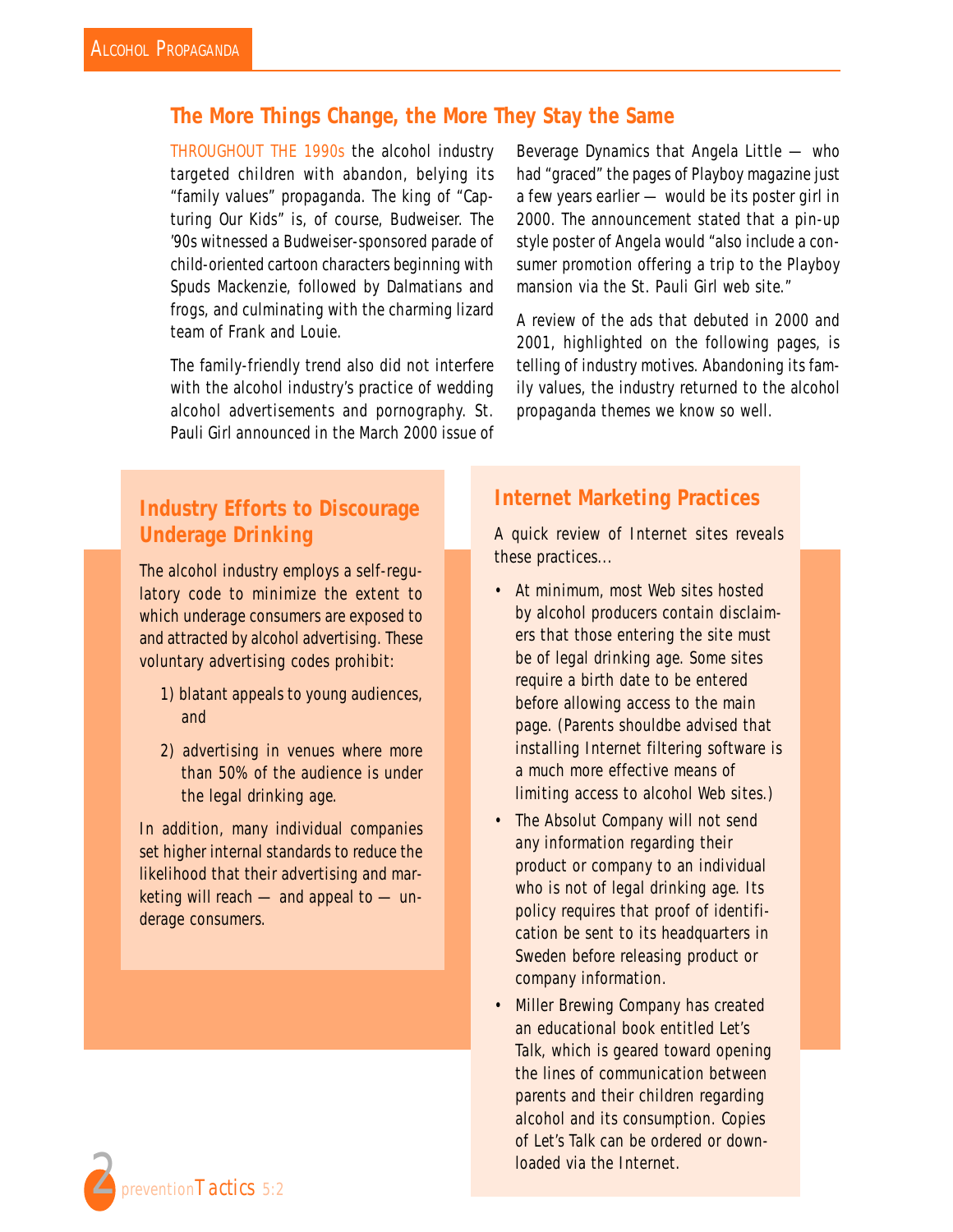**KEY CONCEPTS** 

# **Analyzing Alcohol Propaganda Techniques**

Icohol advertisers target specific audiences using four major techniques:

- 1. Bandwagon (everyone is doing it)
- 2. Testimonial (celebrity endorsement)
- 3. Transfer (transforming the product into something else)
- 4. Glittering generalities (associating the product with a generalized value)

## **THE "BANDWAGON" TECHNIQUE**

"Bandwagon" is the propaganda suggestion that everyone is doing something, so you should too. Even apart from the specific messages conveyed in alcohol ads, the sheer number that constantly bombards us would be enough to create the impression that 99% of us are drinking alcohol 99% of the time.

Phat Boy Malt Liquor advertises to the "NeXt Generation." The ad, with a capital X in the word "neXt," implies that an entire cohort of young people — already labeled generation X — will use this malt. The older malt liquor drinkers can stick with their Olde English and Schlitz. You can identify with your fellow "X-ers" by consuming Phat Boy.

Jim Beam utilizes bandwagon-type images as well. One of their recent ads shows a group of young men mugging for the camera in silly poses (at right). The tag line reads "You can count on them to never ask you to 'Get in touch with your feminine side.' Real friends. Real bourbon." The bandwagon implication: your real male friends drink Jim Beam. Jim Beam is cast as a "guy" drink and if you join all your buddies who drink it, you won't have to worry about those troubling "girlie" concerns such as relationships, communication, or sensitivity.

## **THE "TESTIMONIAL" TECHNIQUE**

Testimonial is the propaganda technique in which a celebrity "loves" and lends their support to a particular brand of alcohol, so we should too. Examples of this technique abound. Ice Cube and Snoop Doggy Dog love St. Ides Malt Liquor. Dale Earnhardt Jr. loves Budweiser. John Elway and Magic Johnson love Coors. James Bond loves Smirnoff. The list is endless.



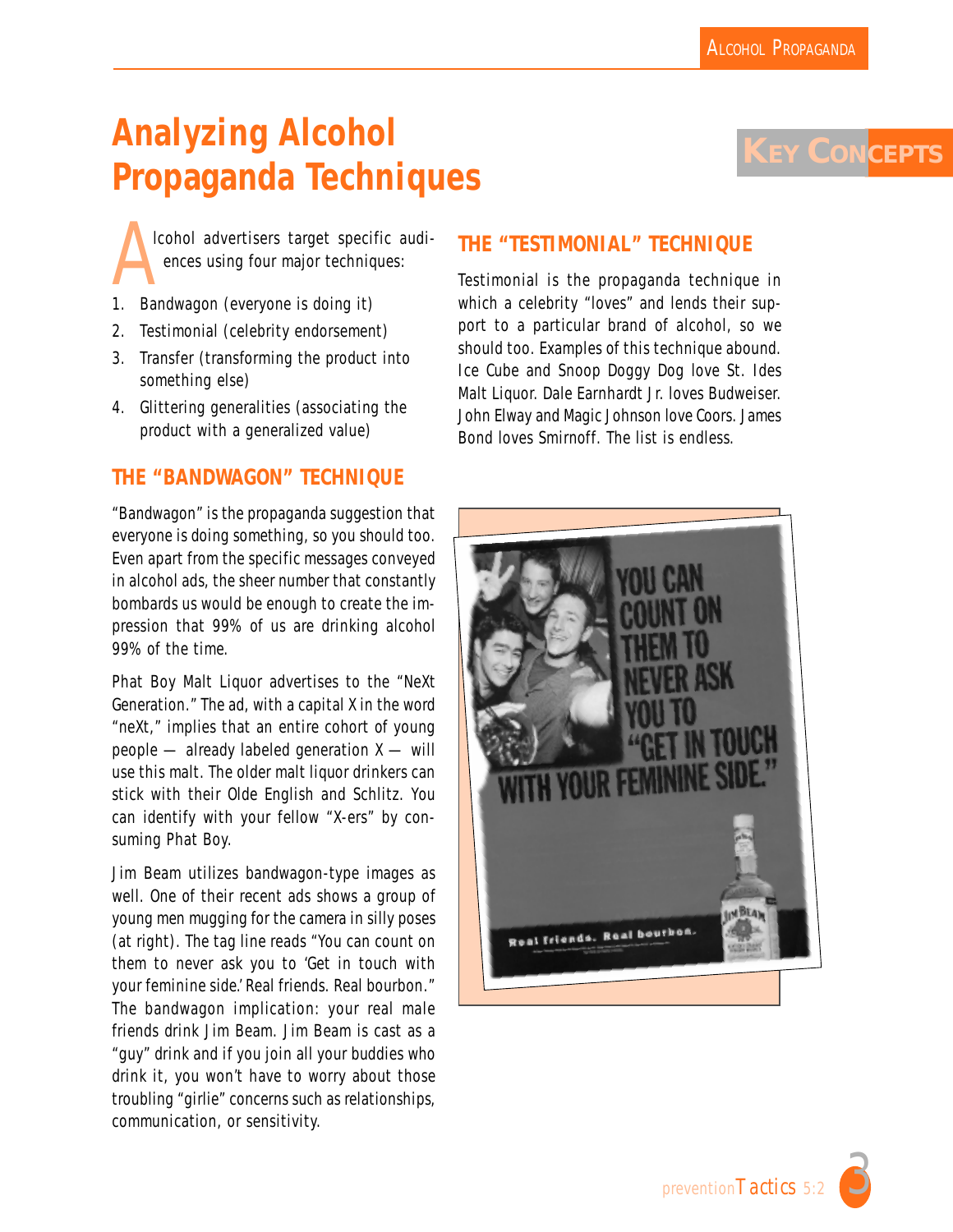**KEY CONCEPTS**

## **THE "TRANSFER" TECHNIQUE**

Absolut Vodka is the undisputed champion of the transfer propaganda technique. Transfer in-

> volves using symbols, quotes or images not necessarily associated with alcohol to convey a purchase-thisbrand message. The Absolut ad cam-

paign features some *non*-alcohol item in an Absolut bottle shape with just two words underneath as the tag line. The first word is always "Absolut" with the second word acting as the "transfer" word. The vodka brand name is associated with a single image or message to persuade us, by the power of association, to drink this brand. As Richard Lewis, author of *Absolut Book: The Absolut Vodka Advertising Story,* put it, "Because the size and shape of the object [in the Absolut Ad] resemble the size and shape of the bottle, the object itself becomes an Absolut bottle. And that is the whole trick." In the Absolut Fashion series, for example, a woman's body becomes the bottle. In the



Absolut Cities series, an entire city, or a section of it, becomes the bottle. And so on.

Smirnoff also employs the transfer technique. As seen through the image of the Smirnoff bottle (the bottle magnifies the image and transforms it), what is ordinary becomes extraordinary. Plain gingerbread cookies spring to life, don colorful garb, and dance in the Smirnoff bottle. Through the lens of the Smirnoff bottle, traditional Christmas stockings hanging at the fireplace become shapely women's nylons. The bottle itself literally *transfers* the image into something provocative, exciting, sexy or desirable. Like the Absolut campaign, Smirnoff completes the scene with a two-word tag line: Pure Mischief, Pure Party, Pure Surprise. This campaign is quite a departure from Smirnoff's "Home is Where You Find It" series of the '90s. The "Home" campaign had a striking lack of glamour since traditional values were the buzzwords of the day.

# **THE "GLITTERING GENERALITIES" TECHNIQUE**

Many advertisers employ the "glittering generalities" propaganda technique. These ads feature ambiguous words that generally conjure up positive emotions. For instance, if you drink Barcardi your life will be filled with "magic." "Glittering" alcohol advertisements make implicit promises in their tag lines. They promise to deliver the good life, home, adventure, escape, excitement and sexual encounters. Budweiser promises "pride" in ads that target the gay and lesbian community, and "power" in ads that target people of color. Hennessy Cognac promises the feeling of "having been kissed" and being "swept away." Kahlua promises "anything goes."

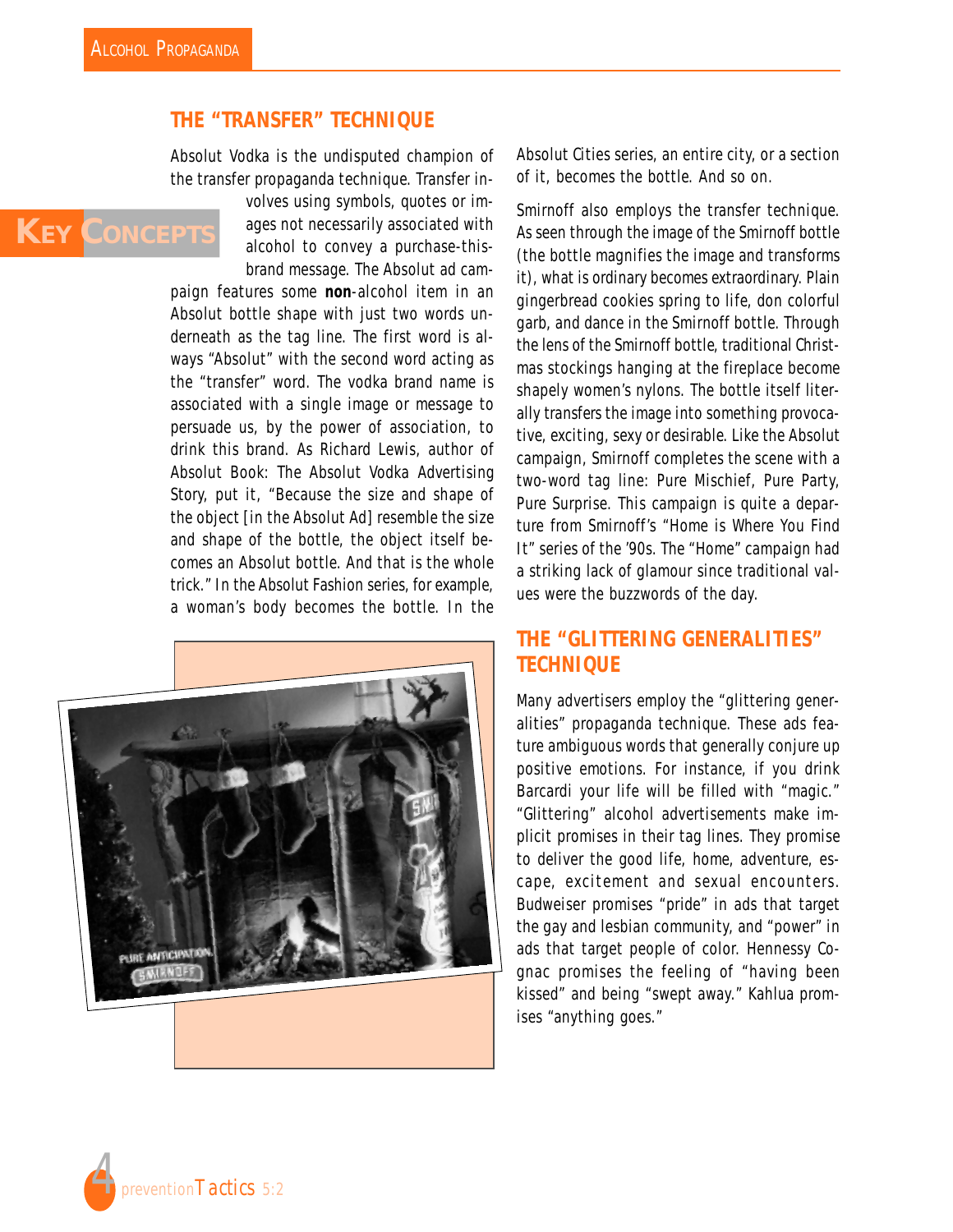# **Countering Alcohol Industry Propaganda**

Prevention activists and organizations utilize media literacy techniques to counter<br>industry propaganda, reframing alcohol<br>ads to communicate the reality-based pegative lize media literacy techniques to counter industry propaganda, reframing alcohol ads to communicate the reality-based negative consequences associated with alcohol such as drunk driving, crime and violence, health problems, and abuse. For example, Adbusters, an organization devoted to exposing conspicuous consumption and out-of-control consumerism, has delivered a powerful prevention message through counter ads that utilize many of the same advertising techniques that marketers use (see box below).

Other groups have protested the alcohol industry's co-optation of important cultural holidays. In its campaign, "Cinco de Mayo Con Orgullo," the California Latino Leadership United for Healthy Communities has brought attention to the way the alcohol industry has promoted Cinco de Mayo as a drinking holiday and trivialized or degraded the Latino culture for the purpose of selling alcohol and increasing profits.

# **AN ADBUSTER COUNTER AD EXAMPLE**

Adbusters Media Foundation used the transfer technique in the Smirnoff "Bottle" campaign described on the previous page to reveal a truth about alcohol use. Its spoof (below) shows a line of happy young children except for one who is caught in the lens of the Smirnoff bottle. This girl has a black eye and a broken arm in a sling. The tag line

reads "Wipe That Smirkoff: 65% of child abuse cases are alcohol related." The

contrast of the smiling faces of the three children surrounding the girl caught in the bottle is jarring, a powerful reference to the connection between alcohol and family violence.



**STRATEGY IN ACTION**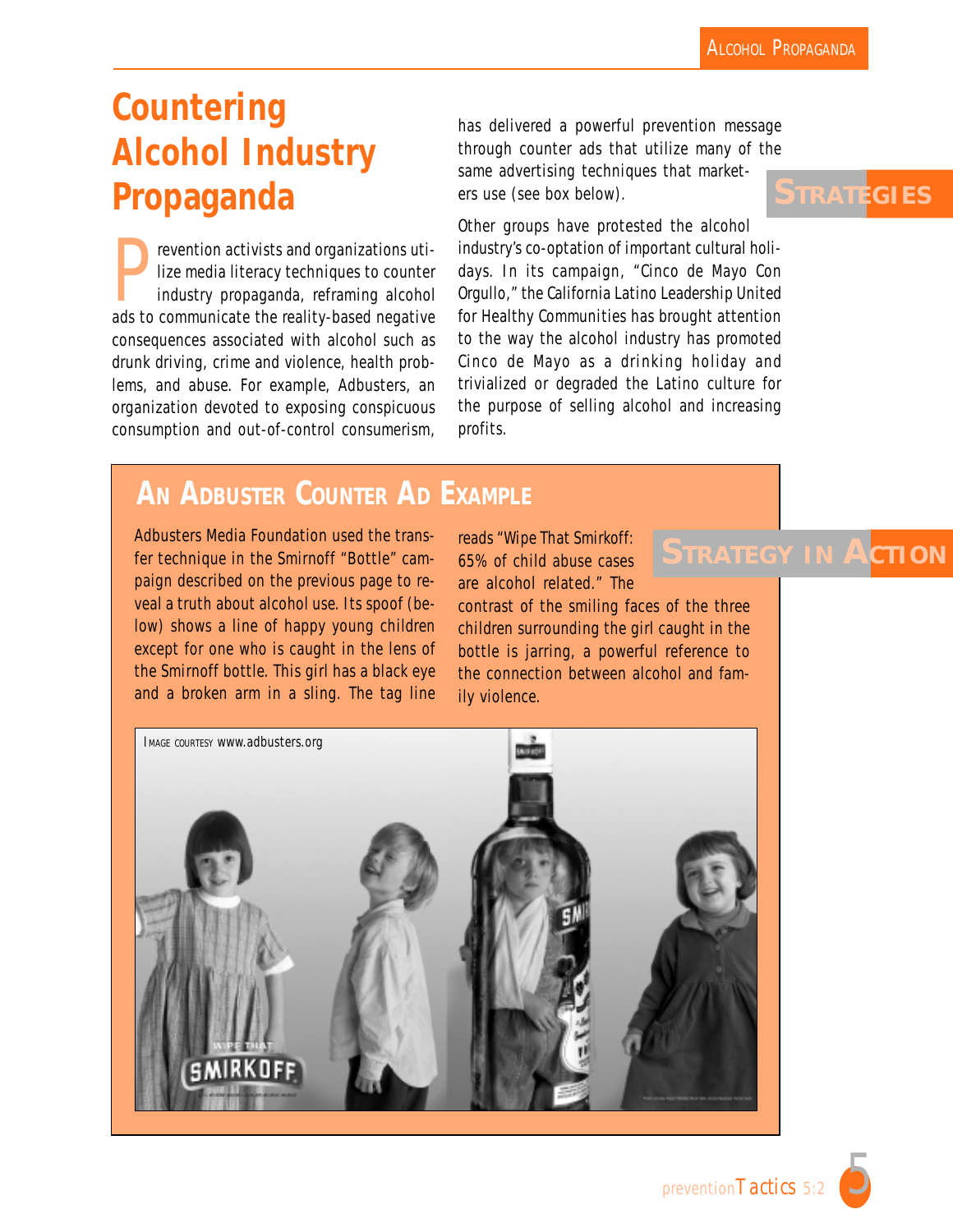**STRATEGIES** 

# **Funding a Comprehensive Counter-Ad Campaign**

The tobacco control movement provides a model

for both funding and implementing powerful counter-ad campaigns. No one who lives in California can miss the anti-tobacco messages that appear on freeway billboards, bus stops, and primetime TV. Even California airport billboards sport the tag line, "Welcome to California. America's non-smoking section."

Research shows that the tobacco counter-advertising campaigns have been effective in reducing tobacco use among young people and promoting public discussion regarding tobacco control policies and tobacco industry marketing tactics. How are such campaigns funded?

# **CREATE YOUR OWN COUNTER AD!**

De-constructing and creating counter ads is a particularly effective prevention tactic, especially with teens.

### *ANALYZE AN AD...*

Choose an ad and ask yourself the following questions:

- 1. What is the product?
- 2. What are the stated messages?
- 3. What are the implied, hidden messages?
- 4. What might a counter-message or Public Service Announcement look like?



**A tobacco counter-ad** BROUGHT TO YOU BY The BADvertising Institute © 2000 Bonnie Vierthaler www.BADvertising.com

### *CREATE A COUNTER AD...*

Using some old magazines, scissors and glue (or a computer and mouse), create your own counter ad. Have fun!

## *NOW ADVERTISE!*

Display your counter ad by hanging a poster, sending a postcard or e-mail greeting, including it in a presentation, putting it on your web page, or creating a screen-saver.

As Bonnie Vierthaler of The BADvertising Institute says, "Get your images out where they can do some good...!"

#### *DEDICATED EXCISE TAXES*

• California, Massachusetts and Arizona enacted tobacco tax initiatives that devoted a portion of the tax revenues to counter advertising.

### *LAWSUITS FOR DECEPTIVE MARKETING*

- Minnesota and Florida campaigns are funded by settlements with the tobacco industry for deceptive marketing.
- The national tobacco settlement includes funds to take the counter-advertising campaign nationwide.

# *WHAT MESSAGES ARE AIMED AT ... YOU?*

#### **YOUTH**

- · Independence
- · Social Acceptance
- · Coolness

### **CULTURAL GROUPS**

- · Culture and Heritage
- · Sophistication and Style
- · Success
- · Power/Empowerment
- · Friendship and Social Acceptance
- **Religion and Church**

#### **WOMEN**

- · Attractiveness, Being Thin
- · Sophistication
- · Pleasure
- · Freedom and Independence
- · Romance and Relationships
- · Escape

#### **MEN**

- · Sexual Conquest
- · "All American"
- · Success
- · Sophistication

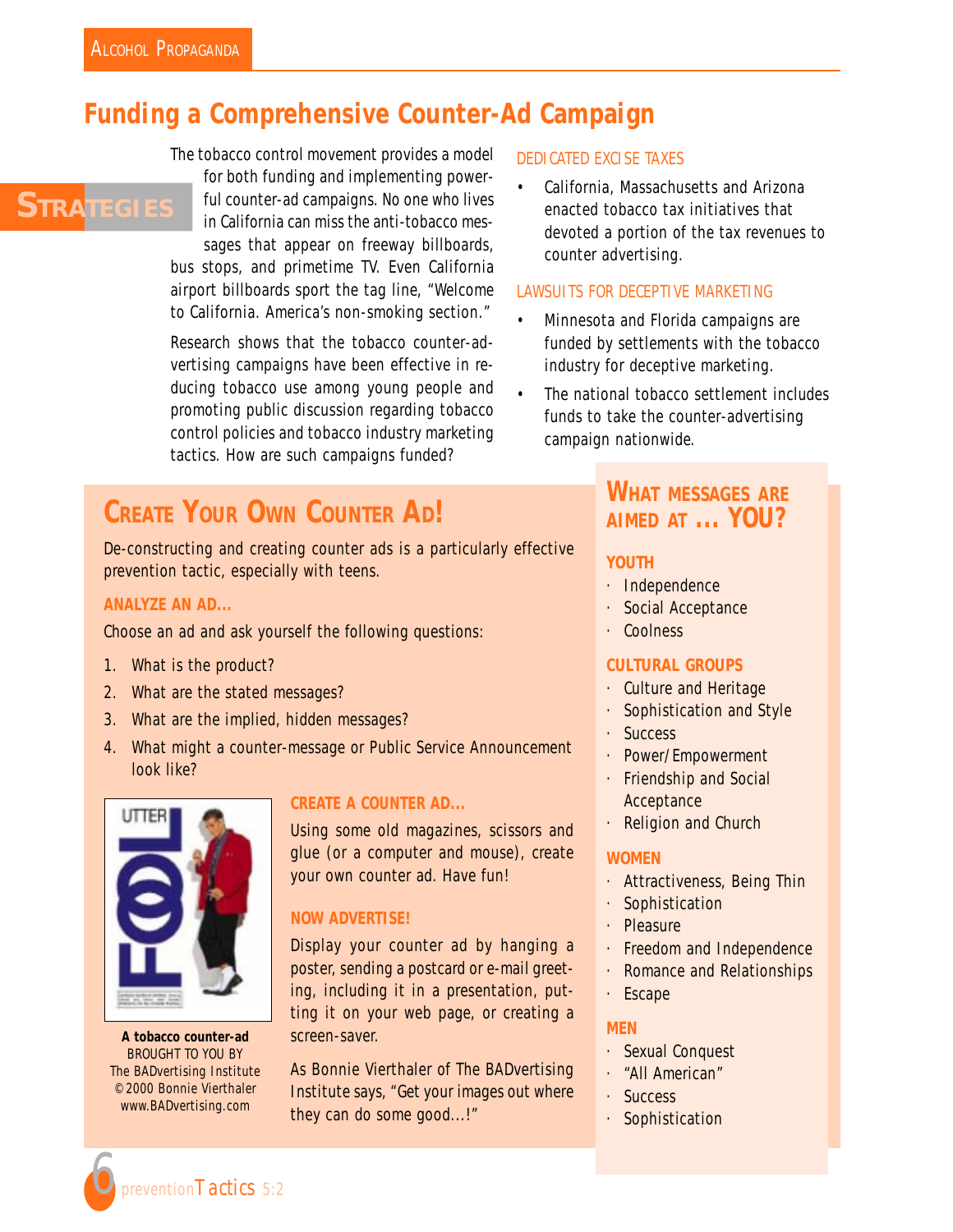**NEXT STEPS**

# **FTC RECOMMENDATIONS TO THE ALCOHOL INDUSTRY**

In 1999, the Federal Trade Commission reviewed the alcohol industry's voluntary advertising codes for marketing to underage consumers. Here are the FTC's recommendations for strengthening its guidelines.

**THIRD-PARTY REVIEW:** The industry should create independent external review boards with responsibility and authority to address complaints from the public or other industry members.

**HIGHER PLACEMENT STANDARD:** The industry should raise the current standard that permits advertising placement in media where just over 50 percent of the audience is 21 or older.

**BEST PRACTICES:** All industry members should adopt the following "best practices" currently implemented by some industry members to reduce the appeal of advertising to underage consumers:

• AD PLACEMENT: Bar placement of alcohol ads on TV series, radio and other media with large underage audiences.

• AD CONTENT: Prohibit ads with substantial underage appeal, even if they also appeal to adults, or target ads to persons 25 and older.

• PRODUCT PLACEMENT IN MOVIES AND TV: Restrict alcohol product placement to "R" and "NC-17" rated films, and apply ad placement standards to product placement on TV programs.

• ONLINE ADVERTISING: Use available mechanisms to block underage access and avoid content that would attract underage consumers.

• COLLEGE MARKETING: Curb on-campus and spring break sponsorships and advertising.

# **What Can You Do?**

Here are a few things that individuals, organizations and agencies can do to reduce the appeal of alcohol advertsing propaganda.

❒ *Establish media literacy campaigns* in middle and high schools, and in after-school programs.

❒ *Create and display counter ads* using techniques described on the previous pages, or check out organizations such as Adbusters that can help you learn how to make and buy a TV ad on a low budget (see Resources on next page).

❒ *Monitor the alcohol marketing practices* and publicize harmful practices. Pay special attention to:

- Practices that violate FTC recommendations (see left). See back page for making a consumer complaint to the FTC.
- The use of promotional items that have strong youth appeal such as clothing, stuffed animals, candies, toys, blow-up toys, cars, and animals.
- The use of provocative images of women, particularly in settings that suggest violence or abuse against women.

❒ *Work toward limiting alcoholic beverage sponsorship* of cultural, music, sporting and other events. Many governmental and nonprofit organizations accept alcohol industry funding for community events in exchange for giving the industry opportunities to advertise at the events. Ending such sponsorship will not only reduce the amount of youth-oriented alcohol advertising but will also help build momentum for a counter-advertising campaign.

❒ *File shareholder resolutions* with alcohol producers that have the most offensive advertising. Shareholder resolutions provide another vehicle for highlighting the propaganda content of the industry's alcohol advertising.

❒ *Promote Internet filtering software* on home computers to limit access to alcohol web sites.